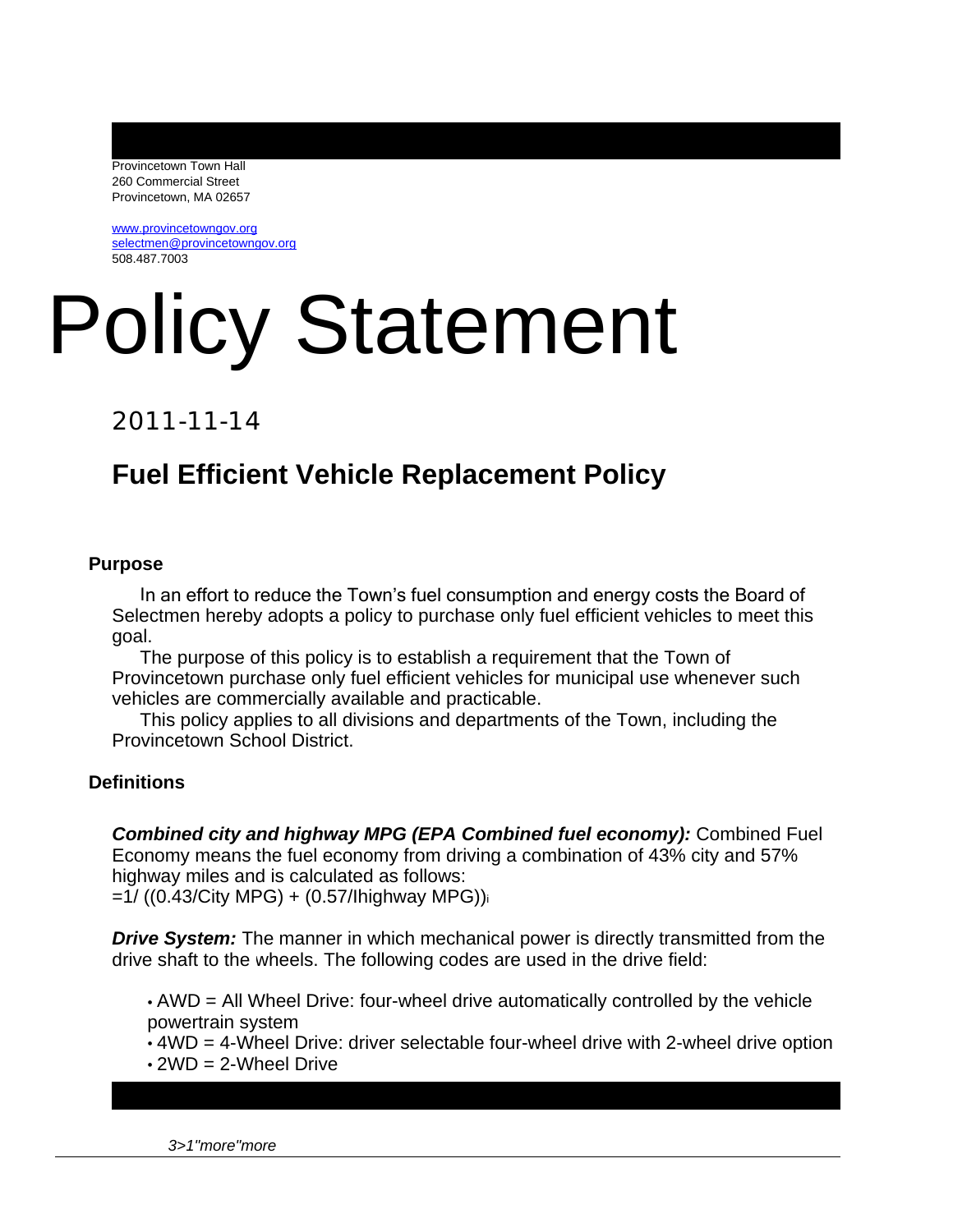*Heavy-duty truck:* A vehicle with a manufacturer's gross vehicle weight rating (GVWR) of more than 8,500 pounds.

### **Guidelines**

All departments shall purchase only fuel efficient vehicles for municipal use whenever such vehicles are commercially available and practicable.

The fuel efficiency ratings are contained in the most recent guidance for Criteria 4 published by the MA Department of Energy Resources' Green Community Division. The fuel efficiency ratings contained therein are based on the most recent published US Environmental Protection Agency combined city and highway MPG ratings for vehicles.

The Green Communities' Guidance for Criteria 4 must be checked for updates prior to ordering new vehicles.

*Based on the 2010 EPA data, vehicles are to have a combined city and highway MPG no less than the following:*

- 2 Wheel Drive Car: 29 MPG
- 4 Wheel Drive Car: 24 MPG
- 2 Wheel Drive Small Pick Up Truck: 21 MPG
- 4 Wheel Drive Small Pick Up Truck: 19 MPG
- 2 Wheel Drive Standard Pick UP Truck: 17 MPG
- 4 Wheel Drive Standard Pick Up Truck: 16 MPG
- 2 Wheel Drive Sport Utility Vehicle: 21 MPG
- 4 Wheel Drive Sport Utility Vehicle: 18 MPG

#### *Exemptions: Hybrid or electric vehicles in these vehicle classes will meet these criteria.*

*Heavy-duty vehicles such as fire-trucks, ambulances, and some public works trucks that meet the definition are exempt. Police cruisers, passenger vans and cargo vans are also exempt from this policy as fuel efficient models are not currently available, however, we commit to purchasing fuel models when they become commercially available. Police and Fire Department administrative vehicles must meet fuel efficient requirements.*

The Town shall maintain an annual vehicle inventory to include the following information: model, make, model year, year purchased, drive system, weight class, exempt status, MPG, annual miles driven, total fuel consumption, vehicle function.

The Town shall develop a plan to replace all non-exempt vehicles with fuel efficient vehicles as defined above. Said plan shall outline the process by which the Town and School District will replace vehicles, set goals for when the existing fleet will be replaced and review said plan on an annual basis.